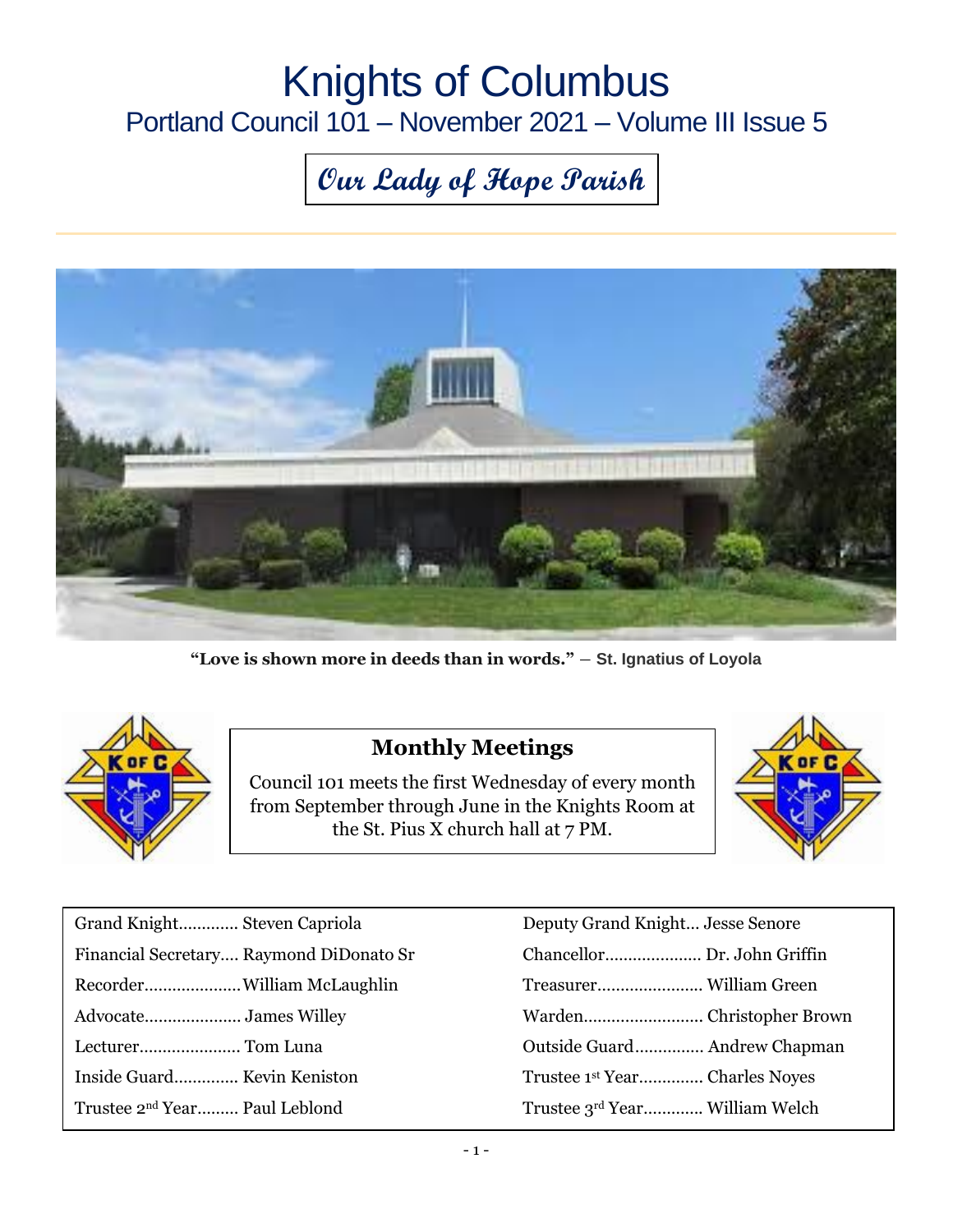#### **In This Issue:**

- News from the Grand Knight
- Membership dues
- Council bottle fund
- Tootsie Roll drive
- Nun's Night
- Maine State Council cash calendars
- Our Lady of Hope parish takeout dinner
- "Keep Christ in Christmas" card sales
- Festival of Trees and Silent Auction
- ACTS Men's Retreat
- Festival of Lights
- Ringing bells for the Salvation Army
- Wreaths Across America
- Please pray for
- Quotes
- November birthdays and anniversaries

#### **From the Grand Knights Desk…**

Our field agent is Chris Weiss. He can be reached at 207-691-1981 or [Chris.weiss@kofc.org](mailto:Chris.weiss@kofc.org)

Remember to fill out Surge Reports for any activities that you have been involved in, both within and beyond our parish. The form can be found at **[https://maineknights.net/surge-form/.](https://maineknights.net/surge-form/)** Contact Steve Capriola if you need help filling out the form or would like us to fill it out for you.

Our council has a **Facebook** page. We would like to bring this social media feature back to life for our council. This is a great way to share information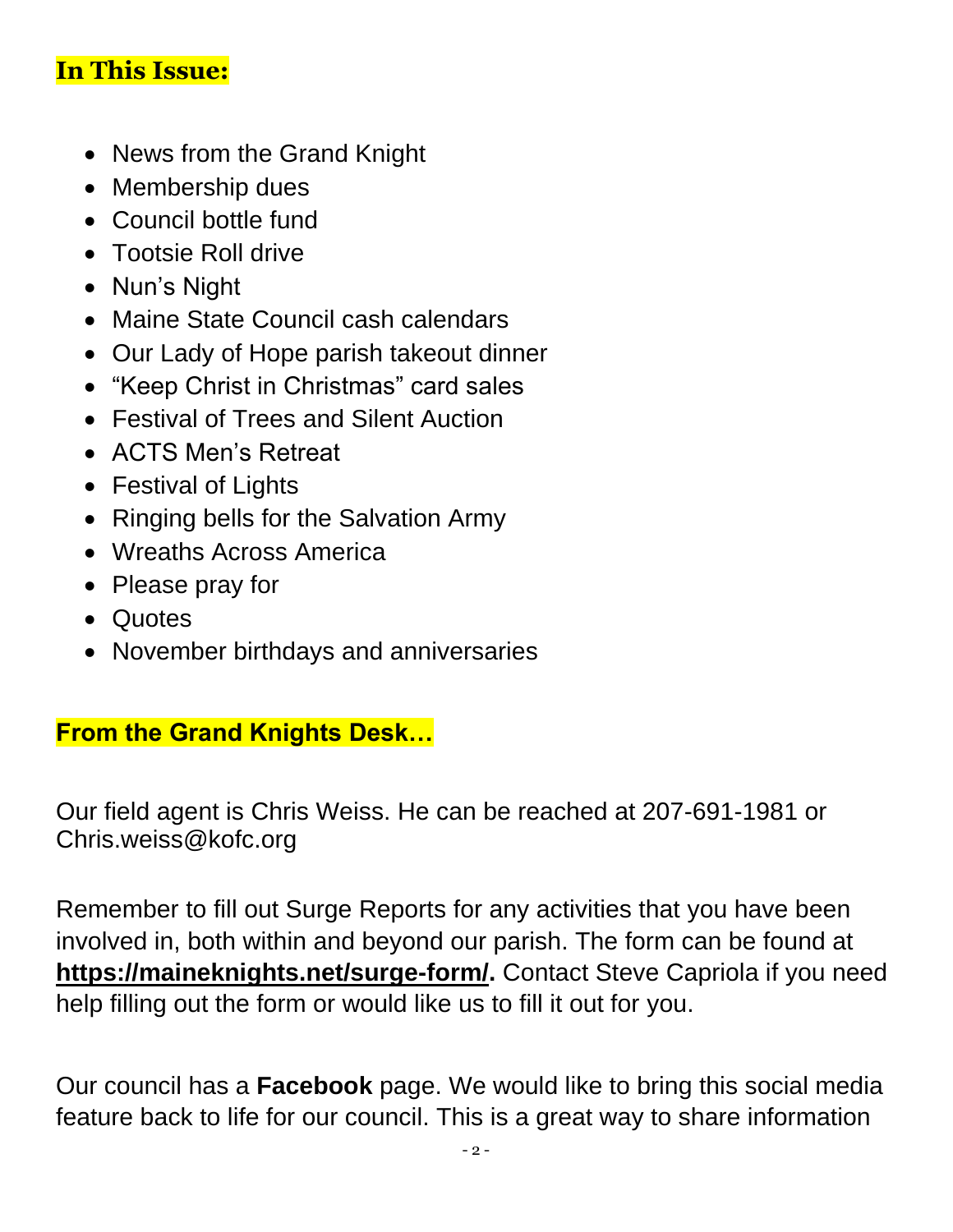about our council, parish and community on a real time basis. Peter Rickett will oversee our Facebook page. If you have anything you would like to share, please contact Peter Rickett at **[pmrickett@gmail.com](mailto:pmrickett@gmail.com)**. The link to our Facebook page is: **https://www.facebook.com/KOC101.**

Do you have any news or photos you would like to share with other council members through this newsletter? If so, send it via e-mail to Steve Capriola. If you don't have e-mail, give me a call. Contact information is below.

**Our council meetings will now be in-person only and held in the Knights room downstairs in the St. Pius church hall. We will no longer use Zoom for our meetings, unless conditions change drastically.**

**We ask that you wear a mask at our meetings to help prevent the spread of the virus.**

If you or anyone you know is in need of help during the current healthcare crisis, please don't hesitate to reach out to us! You can contact Steve Capriola at 207-233-3565 or via e-mail at: **[sjcapri@maine.rr.com](mailto:sjcapri@maine.rr.com)**

Hoping you and your family continue to stay safe and healthy as we continue to deal with the pandemic!

Steve Capriola – Grand Knight Council 101

#### **Membership dues:**

As the year comes to an end don't forget to pay your membership dues for next year. Please send your payment to Ray DiDonato at 29 Edwards St., Portland 04102. If you are undergoing a financial or medical hardship,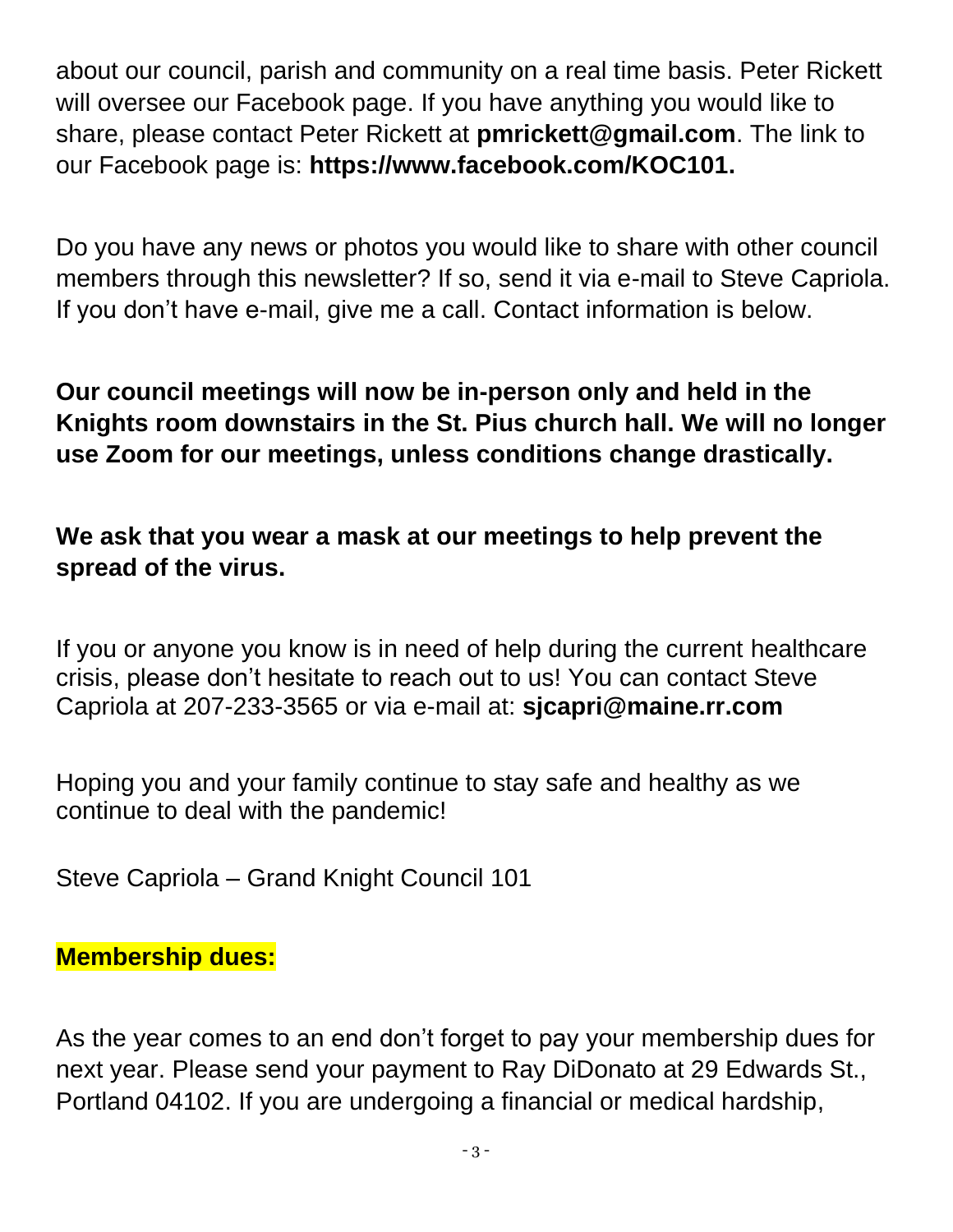please contact Ray as you may have your dues waived. You can contact him at 207-831-3494 or email at **[raydidonatosr.1@gmail.com](mailto:raydidonatosr.1@gmail.com)**

#### **Council bottle fund:**

Please drop off bottles and cans at John Brown's house at 87 Whitney Ave., Portland (leave them behind the back porch) or give them to Chris Brown at any of our council meetings. We have very limited fund raising activities during the pandemic, so any funds that we can raise are especially important to the council. God bless and thank you to all those who have donated bottles and cans to help raise funds for our council!

#### **Tootsie Roll drive:**

Our annual Tootsie Roll drive was held outside the front doors of Evergreen Credit Union's locations on Riverside Street in Portland and Broadway in South Portland on Saturday, October 23rd from 9 AM to 1 PM. We raised \$350 for people with intellectual disabilities. We thank Paul Leblond and Evergreen Credit Union for allowing us to use their facilities and we thank those members of our council who took on one hour time slots to accept donations.

#### **Nun's Night:**

Due to the pandemic, we will have to cancel our annual Nun's Night Christmas celebration at St. Pius for the second year in a row. In its place we will bring Christmas to the nuns throughout southern Maine as we did last year. For the gift bags for the nuns, we have very few boxes of Christmas cards through the "Keep Christ in Christmas Card Sales" since there is a limited supply this year, we will especially need additional gifts purchased by the council and individual members (please gift wrap any gifts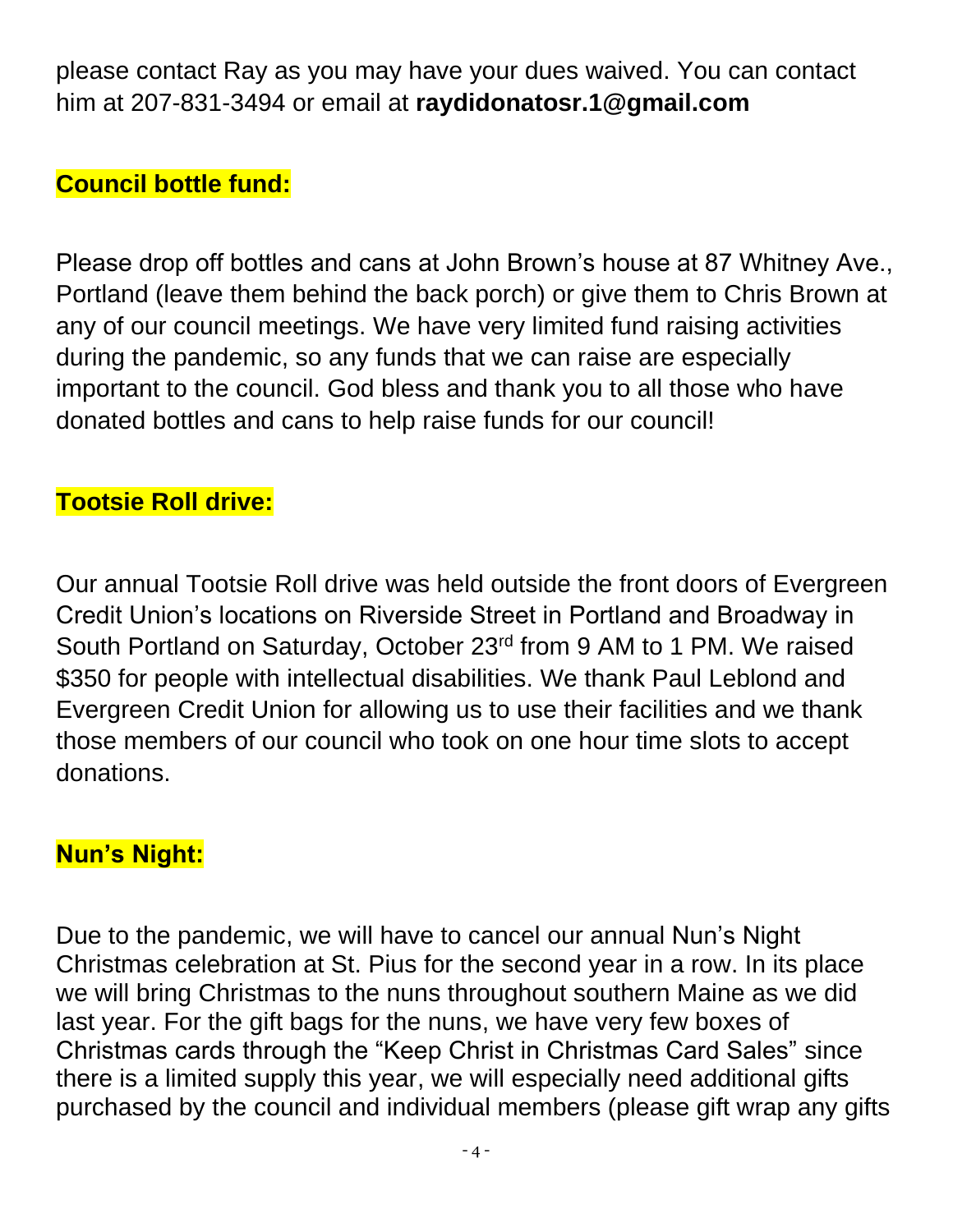you purchase), a personalized greeting card and \$5 in cash. You can drop off your gifts to the nuns at our December 1<sup>st</sup> meeting or bring them to St. Pius' 4:30 PM mass on any Saturday in November. I am usually there by 4 PM. We will also need volunteers to deliver the gifts to Nuns in various communities across southern Maine. Delivery will begin in early December. **Please contact Steve Capriola at 207-233-3565 or via e-mail at [sjcapri@maine.rr.com](mailto:sjcapri@maine.rr.com) if you can help out or need additional information.**

#### **Maine State Council cash calendars:**

|             |                        |                                                   | <b>JANUARY 2022</b>         |                               |                          |                             |
|-------------|------------------------|---------------------------------------------------|-----------------------------|-------------------------------|--------------------------|-----------------------------|
| Sunday      | Monday                 | Tuesday                                           | Wednesday Thursday          |                               | Friday                   | Saturday                    |
|             |                        |                                                   |                             |                               |                          | $\mathbf{1}$<br>\$500       |
|             | 3                      | $\overline{4}$                                    | 5                           | 6                             | $\overline{7}$           | 8                           |
| \$100       | \$50                   | \$50                                              | \$50                        | \$50                          | \$50                     | \$100                       |
| \$100       | 10<br>\$50             | 11<br>\$50                                        | 12<br>\$50                  | 13<br>\$50                    | 14<br>\$50               | 15<br>\$100                 |
| 16          | 17                     | 18                                                | 19                          | 20<br>\$50                    | 21<br>\$50               | 22<br>\$100                 |
| \$100       | \$500                  | \$50<br>25                                        | \$50<br>26                  | 27                            | 28                       | 29                          |
| 23<br>\$100 | 24<br>\$50             | \$50                                              | \$50                        | \$50                          | \$50                     | \$100                       |
| 30          | 31                     |                                                   |                             |                               |                          |                             |
| \$100       | \$50                   |                                                   | <b>FEBRUARY 2022</b>        |                               |                          |                             |
|             |                        | Tuesday                                           | Wednesday                   | Thursday                      | Friday                   | Saturday                    |
| Sunday      | Monday                 | $\mathbf{1}$<br>\$50                              | $\overline{2}$<br>\$50      | 3<br>\$50                     | $\overline{4}$<br>\$50   | 5<br>\$100                  |
|             | $\overline{7}$         | 8                                                 | 9<br>\$50                   | 10<br>\$50                    | 11<br>\$50               | 12<br>\$100                 |
| \$100<br>13 | \$50<br>14             | \$50<br>15                                        | 16                          | 17                            | 18                       | 19                          |
| \$100       | \$50                   | \$50                                              | \$50                        | \$50                          | \$50                     | \$100<br>26                 |
| 20<br>\$100 | 21<br>\$500            | 22<br>\$50                                        | 23<br>\$50                  | 24<br>\$50                    | 25<br>\$50               | \$100                       |
| 27<br>\$100 | 28<br>\$50             |                                                   |                             |                               |                          |                             |
|             |                        |                                                   | <b>MARCH 2022</b>           |                               |                          |                             |
| Sunday      | Monday                 | Tuesday                                           | Wednesday<br>$\overline{2}$ | Thursday<br>$\overline{3}$    | Friday<br>$\overline{4}$ | Saturday<br>$5\overline{5}$ |
|             |                        | $\mathbf{1}$<br>\$50                              | \$50                        | \$50                          | \$50                     | \$100                       |
| 6<br>\$100  | $\overline{7}$<br>\$50 | 8<br>\$50                                         | 9<br>\$50                   | 10<br>\$50                    | 11<br>\$50               | 12<br>\$100                 |
| 13          | 14                     | 15                                                | 16                          | 17<br>\$50                    | 18<br>\$50               | 19<br>\$100                 |
| \$100       | \$50<br>21             | \$50<br>22                                        | \$50<br>23                  | 24                            | 25                       | 26                          |
| 20<br>\$100 | \$50                   | \$50                                              | \$50                        | \$50                          | \$50                     | \$100                       |
| 27<br>\$100 | 28<br>\$50             | 29<br>\$50                                        | 30<br>\$50                  | 31<br>\$50                    | 1 APRIL<br>\$2000        |                             |
|             |                        |                                                   |                             |                               |                          | 1811                        |
| Name:       |                        | Please Print Legibly: Only 2500 Calendars Printed |                             | \$10 Each - 91 chances to win |                          | 1811                        |

The Maine State Council has sent out all of their cash calendars for 2022 (see image at left) to councils across the state. Our council has sold several calendars and we still have a few calendars available for purchase. This is an important fund raiser for the Maine State Council. Calendars are \$10 each. You have 91 chances of winning cash prizes from January 1<sup>st</sup> through April 1<sup>st</sup> of 2022. For tickets or more information contact Steve Capriola at 233-3565.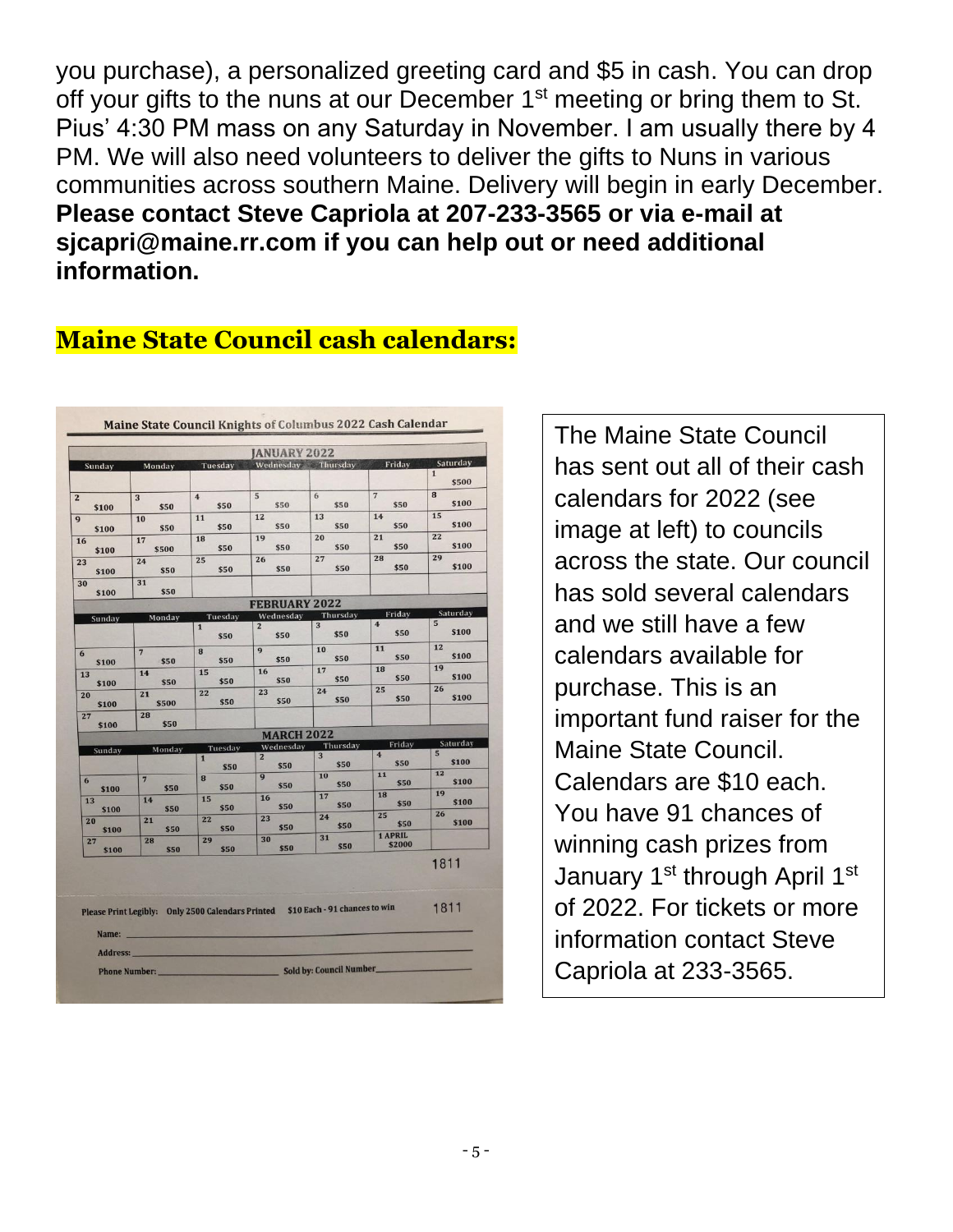#### **Our Lady of Hope parish takeout dinner:**

The Knights of Columbus has postponed the barbeque chicken takeout dinner at Our Lady of Hope parish that was scheduled for Saturday, November 13th. We will have a make up dinner either in January or February of next year. This will be an important fund raiser for both Knights of Columbus councils, 101 and 11257. Details will be forthcoming.

#### **"Keep Christ in Christmas" card sales:**

From Jim Willey:

The Council had a very successful first weekend of card sales on November 6<sup>th</sup> and 7<sup>th</sup> with 32 boxes sold. Thanks to the members who volunteered, including help from Council 11257. We do it all again on December 4<sup>th</sup> and 5<sup>th</sup> at all masses at both churches. We need help at the 8:00 AM, 10:00 AM and 5:00 PM masses at St. Joe's on December 5<sup>th</sup>. Volunteers need to arrive 20 minutes before mass and stay until 20 minutes after mass. If you can help, please email Jim at: **jimandbarbarawilley@gmail.com**.

THANKS!

#### **Festival of Trees and Silent Auction:**

Our Lady of Hope Parish hosted a Thanks4Giving Silent Auction and Tree Festival on Saturday November 6<sup>th</sup>. Over 100 people attended the Silent Auction during the evening as well as many people who stopped by during the day to buy chances to win one of 11 Christmas trees with many gifts based on various themes. We raised a lot of money for Our Lady of Hope parish (details will be forthcoming)! Many thanks to Paul Leblond for organizing and running this well received event. Special thanks go out to the many businesses that donated gifts and Maria's restaurant for letting us use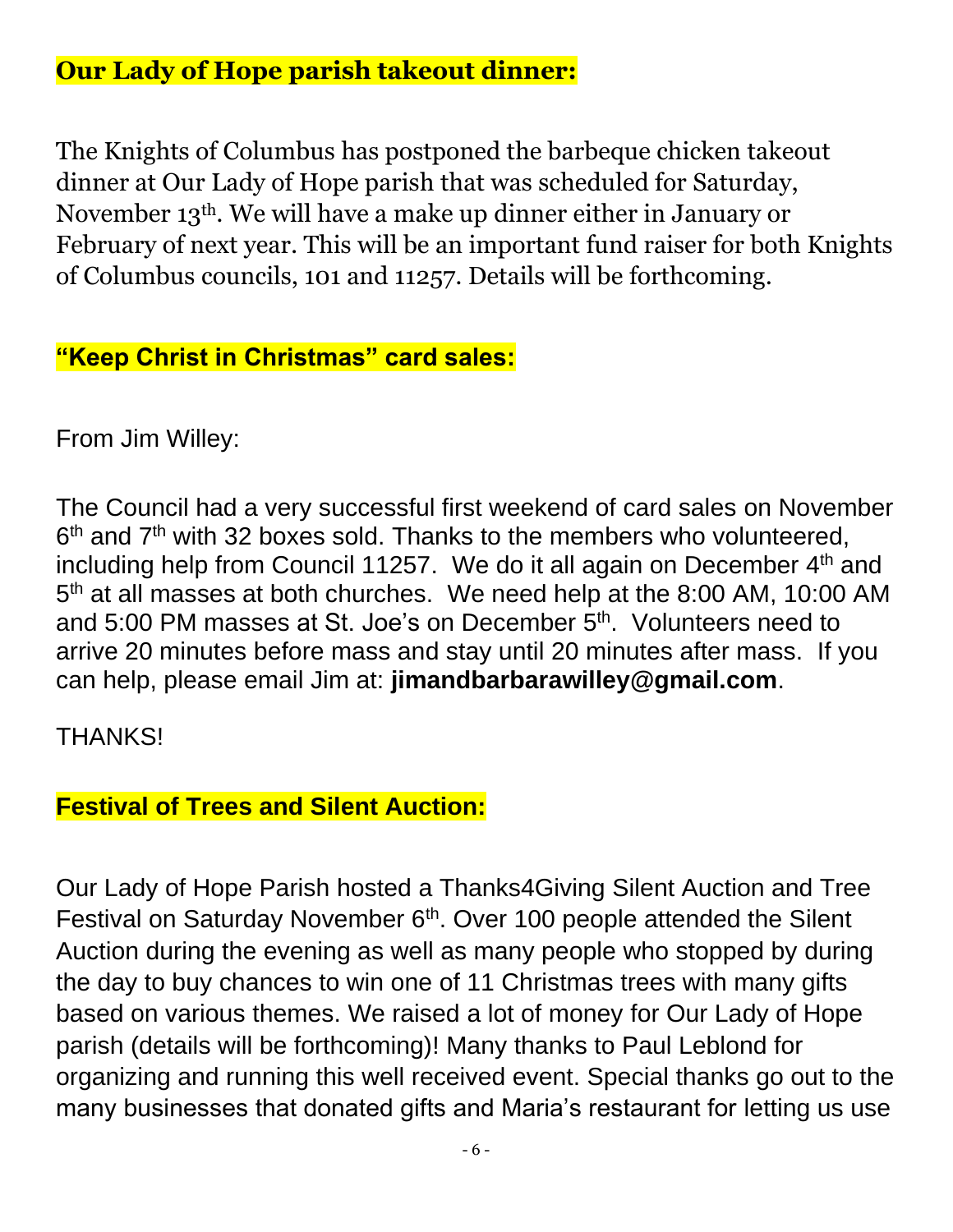their liquor license in order to serve wine and beer. We thank Jesse Senore for purchasing and putting together the Christmas tree with a tool theme donated by our council. We also thank our brother Knights and other parishioners who helped out setting up, running the event and cleaning up afterwards. This would not have been the huge success it was without the time, talents and treasurers donated by so many!

#### **ACTS Men's Retreat – Nov. 18-21, 2021**

Our ACTS Retreat has 26 men registered (retreatants and team) – mostly from Our Lady of Hope parish and the Parish of the Holy Eucharist. Council 101's donation was put to use for retreatant scholarships. Thank you to all who worked in support of our retreat. Please keep those men on retreat in prayer in a special way during the retreat, November  $18<sup>th</sup> - 21<sup>st</sup>$ .

#### **Festival of Lights:**

Help is needed setting up lights for the Festival of Lights at St Joe's/St Brigid's on Saturday, Nov 28th at 1 pm. Please contact Paul Leblond at **pleblond@me.com** if you can help out. They also need Christmas lights and extension cords.

#### **Ringing bells for the Salvation Army:**

Our council will be assisting with ringing bells for the Salvation Army at the Maine Mall (food court entrance) from 4:30 - 5:30 PM on Dec. 8th, 9th and 10th. This is an important fundraiser for the Salvation Army. At this time John Brown has volunteers for the 8th and 10<sup>th</sup>, so we still need two volunteers for Thursday, Dec. 9th. Let us know if you can help out.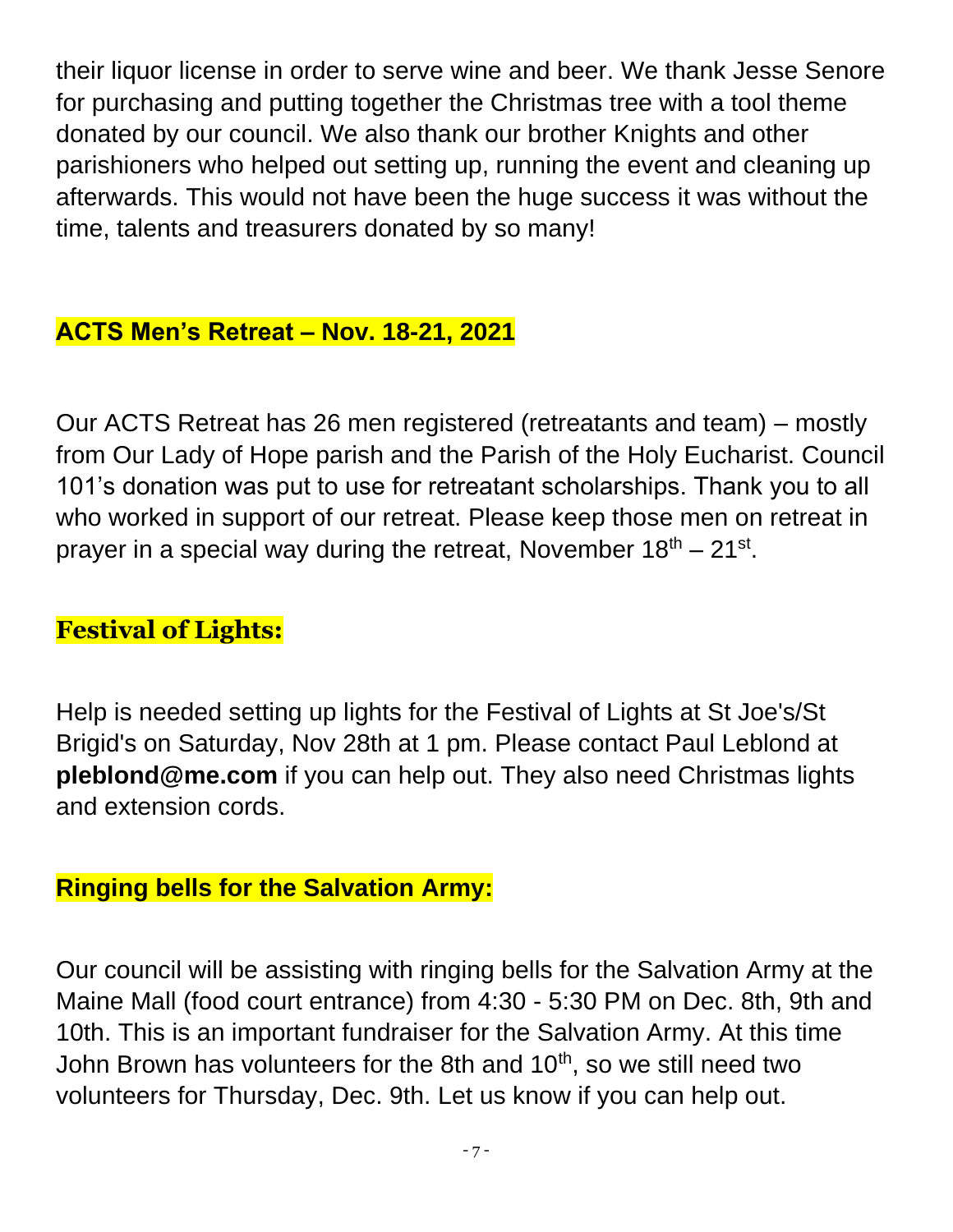The Wreaths Across America is coming to Portland at Cheverus High school, 267 Ocean Ave, on Sunday, Dec 12th at 530pm in the gymnasium. They will have a WWII veteran, 100 years old, coming to speak as well as a Tomb of the Unknown Soldier Sentinel speaking. Hope you can make it.

#### **Please pray for:**

All those who have passed away due to COVID-19, their loved ones and anyone currently suffering from the virus. Also, please pray for anyone in our council or any family member or close friend of a council member who is in distress.

#### **Quotes:**

*"We must find time to stop and thank the people who make a difference in our lives."*

John F. Kennedy

*"We should certainly count our blessings, but we should also make our blessings count."*

Neal A. Maxwell

*"Be thankful for what you have; you'll end up having more. If you concentrate on what you don't have, you will never, ever have enough."*

Oprah Winfrey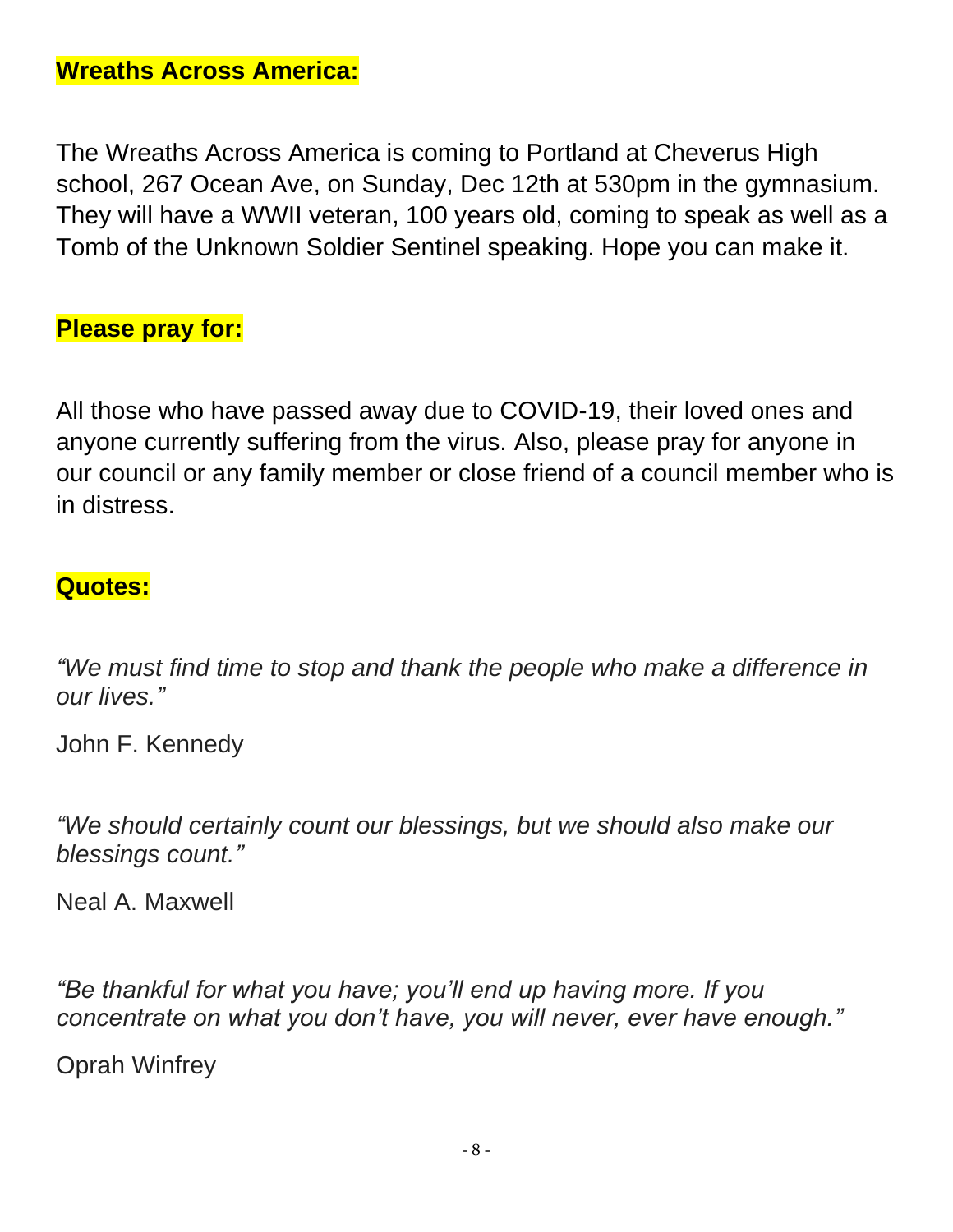*"Rejoice always, pray continually, give thanks in all circumstances; for this is God's will for you in Christ Jesus."*

1 Thessalonians 5:16-18

*"Let them give thanks to the Lord for his unfailing love and his wonderful deeds for mankind, for he satisfies the thirsty and fills the hungry with good things."*

Psalm 107:8-9

#### **November birthdays and anniversaries:**

We send our best wishes to the following brother Knights celebrating a birthday this month: Nathaniel Carr, Vincent Ciampi, Jr., Richard Corey, Kevin DiDonato, Anthony Doman, Robert Finley, Sr., Kevin Haley, Michael Luna, Matthew Perry, Jesse Senore and James Willey, Jr.

Those members celebrating the anniversary of becoming a Knight in the month of November are Michael Luna celebrating his 2<sup>nd</sup> anniversary of becoming a Knight; Santo Donatelli and Sean O'Connor (3 years); Jonathan Eddy (5 years); Anthony Salvaggio (7 years); Jonathan DiDonato (17 years); Gregory Tosi (18 years); Michael Walp (22 years); Philip Welch (26 years); Chris Brown, Stephen Brown, William Gerencer, William Green, Stephen Mathews and Michael McCarthy(28 years); Carey Kish (43 years); Albert Lapping, Sr. (48 years); Rev. John Nichols (59 years); Richard Thomas (63 years) and Vincent Ciampi, Sr. is celebrating his 66<sup>th</sup> anniversary of becoming a member of the Knights of Columbus!

Congratulations, gentlemen!